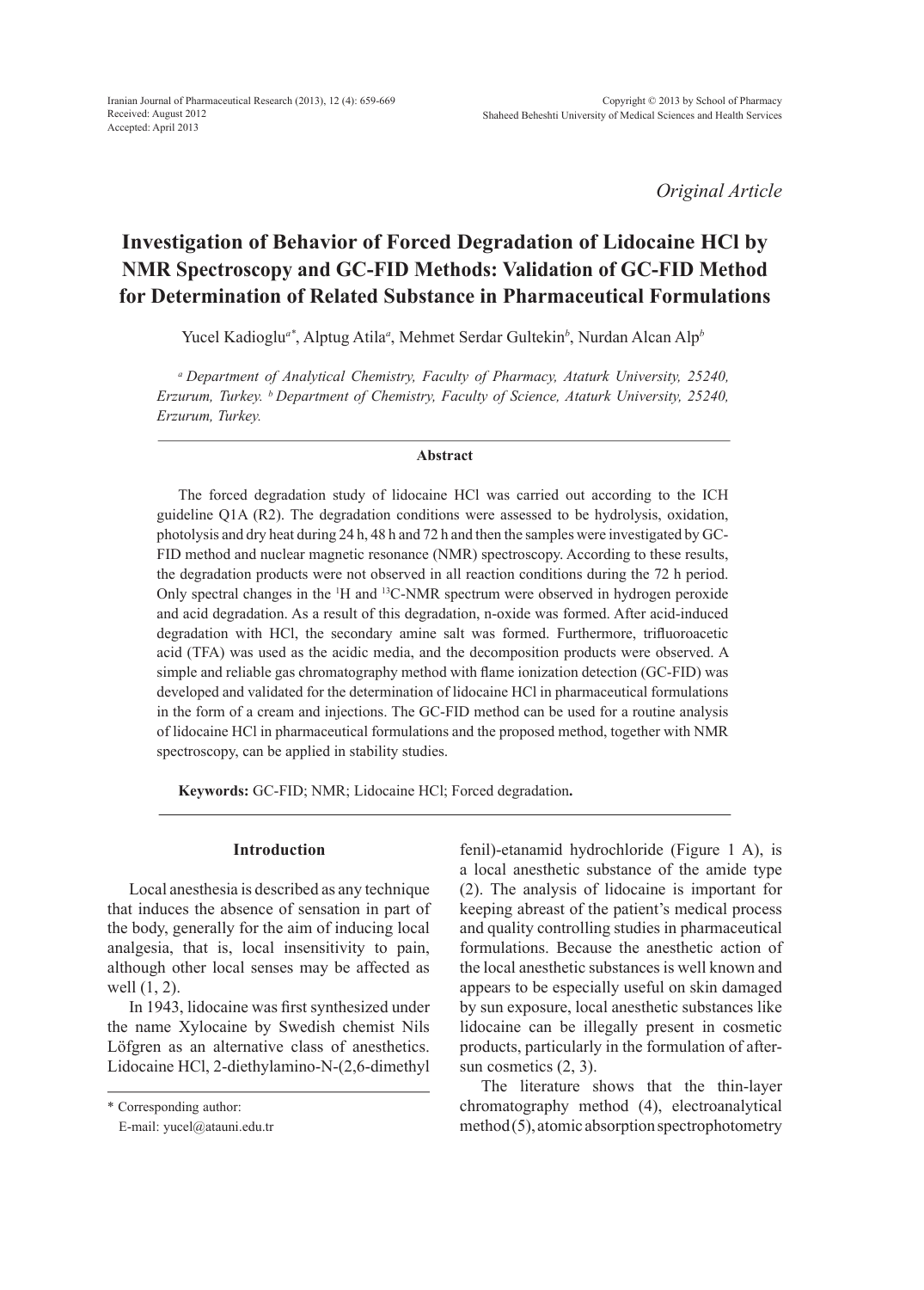

Figure 1. Chemical structure of lidocaine HCl (A) and IS [prilocaine HCl (B)].

method (6, 7), spectrophotometric methods (8- 13), HPLC methods with different detection (10, 13-19), capillary electrophoretic method (20) and membrane electrode method (21, 22) have been reported for determination of lidocaine HCl in pharmaceutical formulations. The determination of mixtures with other local anesthetics of lidocaine HCl in biological samples (23-28) and pharmaceutical formulation (29) have been done with the GC-MS and GC methods. There are only a few studies for determination of lidocaine HCl with the GC method in whole blood (30), serum (31), and urine (32).

According to the current good manufacturing practices, the stability-indicating assay method before release must be assessed for all drugs. A forced degradation study of the drug substance can help to identify the possible degradation products, which can help to establish the degradation pathways and the intrinsic stability of the molecule and validate the stabilityindicating power of the analytical procedures used (33). The nature of the forced degradation will depend on the individual drug substance and the type of the drug product involved (33).

So far, according to our present knowledge, neither the GC-FID method for the analysis of lidocaine HCl alone in any pharmaceutical formulation nor the study of GC-FID and NMR spectroscopy for the degradation behavior of lidocaine HCl under various ICH-prescribed degradation conditions is available in the literature. There are a few studies about the stability of lidocaine HCl. These studies are described as follows: the relationship between pH and concentrations of antioxidants and vasoconstrictors in local anesthetic solutions (lidocaine and mepivacaine) (34), the shortterm stability of lidocaine-adrenaline epidural solution in pH-adjusted solutions (35), the chemical stability of bupivacaine, lidocaine and epinephrine in pH-adjusted solutions (36), the stability of lidocaine and oxycodone in rectal gel with the HPLC method (37), the stability of lidocaine and epinephrine solutions exposed to electric current (38), the stability of lidocaine HCl and lidocaine HCl with epinephrine injectable solutions with the HPLC method (39), the stability with gradient HPLC-DAD of miconazole nitrate and lidocaine HCl in their combined oral gel dosage form (40) and finally in accordance with the study of George *et al.*, who exposed the four local anesthetics (lidocaine, mepivacaine, procaine and prilocaine) to standard autoclaving conditions (250 °C and 20 - 30 min) and analyzed the solutions with the gas chromatography method (41).

The aim of the present work is to develop and validate a new GC-FID method for determination of lidocaine HCl in pharmaceutical formulations with a simple sample preparation using internal standard methodology and also to investigate the behavior of degradation of lidocaine HCl with the GC-FID method and NMR spectroscopy. The forced degradation studies were assessed according to the ICH guideline Q1A (R2) (33). The proposed method was validated with validation parameters, which are specificity, linearity, stability, analytical recovery, sensitivity, precision and accuracy in accordance with International Conference on Harmonization (ICH) guidelines (42).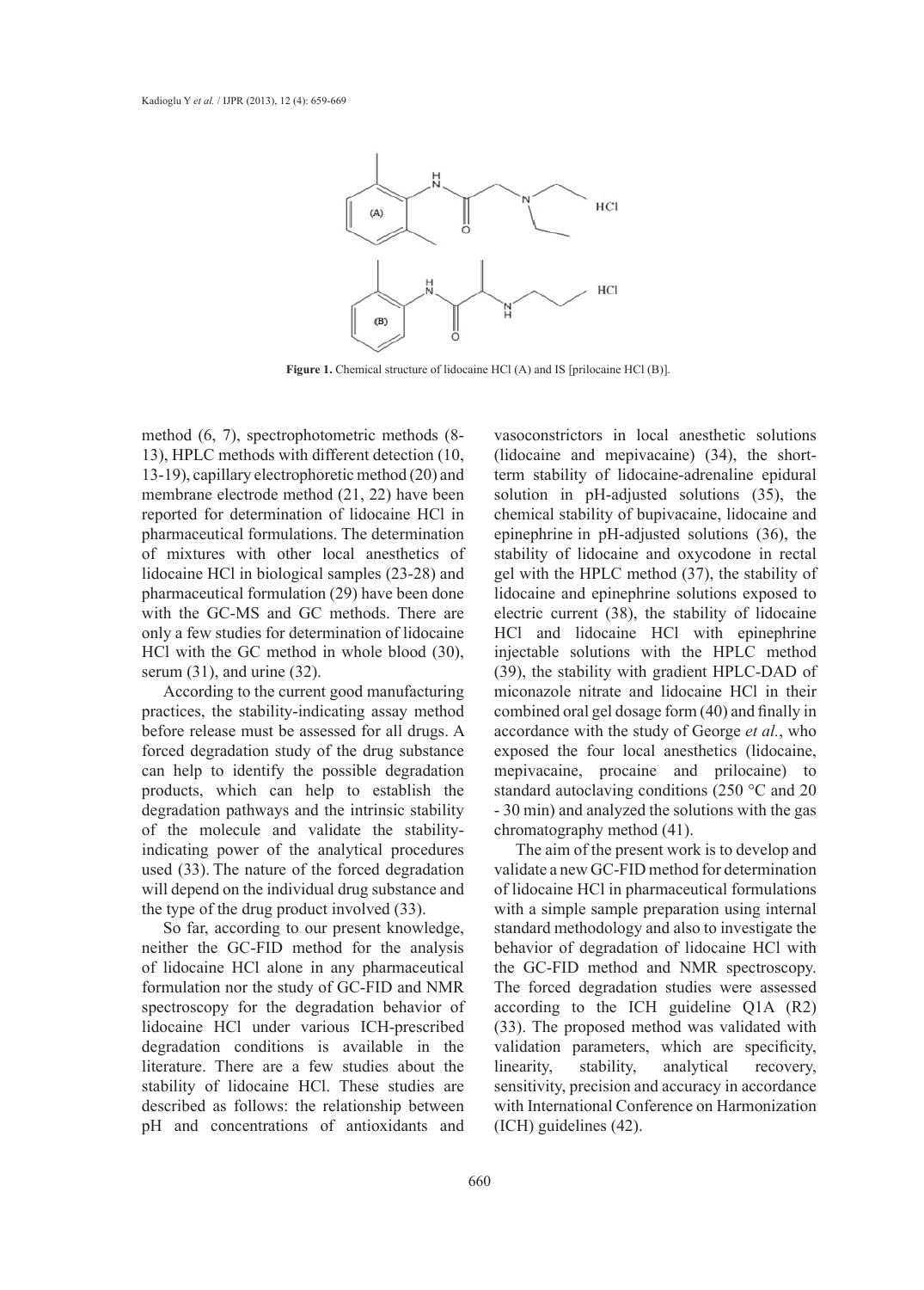

**Figure 2.** GC Chromatograms of standard solutions of lidocaine HCl and IS.

# **Experimental**

Lidocaine HCl that was used as reference substance and prilocaine HCl that was used as internal standard (IS; Figure 1 B) were purchased from Novagenix Bio Analytical R&D Centre (Ankara, Turkey). All other chemicals were purchased from Merck (Germany). All gases were supplied by Havas (Ankara, Turkey).

The following pharmaceutical formulations of lidocaine HCl were obtained from local sources in Erzurum (Turkey): Emla® Cream (5% cream, Astra Zeneca A.S., Turkey) containing 25 mg of lidocaine HCl, 25 mg of prilocaine HCl, 55 mg of poloxamer188 and 155 mg of poloxamer407. Jetokain® Ampoule (2 mL ampoule, Adeka A.S., Turkey) containing about 20 mg of lidocaine HCl, 0.125 mg of epinephrine, 4.5 mg of sodium chloride and 1.0 mg of sodium metabisulfite per mL. Jetmonal® Ampoule (2% 5 mL ampoule, Adeka A.S., Turkey) containing about 20 mg of lidocaine HCl and 4.6 mg of sodium chloride per mL.

#### *Equipment*

The equipment used was: an Agilent 6890N Network gas chromatography system provided with an Agilent 7683 series auto sampler, a split/ splitless injector, flame ionization detector and Agilent chemstation software.

<sup>1</sup>H and <sup>13</sup>C NMR spectra were recorded on a Varian 400 spectrometer in deuterated

 $\text{chloroform (CDCl}_3)$ , depending on the solubility of the product. Chemical shifts are reported in d ppm downfield with respect to tetramethylsilane as an internal standard in  $H$  and  $H^3C$  NMR spectra.

Photochemical experiments were performed in the glass tube of a photo reactor (RPR-200). UV radiation was obtained from 24 W, RPR (The Rayonet Photochemical Chamber Reactor) that irradiated at 350 - 400nm ( $\lambda_{\text{max}}$  = 365 nm). The lamps were installed inside of the reactor and the entire system was placed in a closed box to avoid the disturbing effect of direct sunlight irradiation.

## *Chromatographic Conditions*

Separation was achieved using a HP-5 capillary column (5% - phenyl -methylpolysilocone 30 m x 0.320 mm i.d., 25-µm film thickness, USA) with 2.0 μL of injector volume. The split mode (10:1) was used with nitrogen carrier gas and the flow rate of carrier gas was kept constant during analysis at 1.6 mL/min. Hydrogen and synthetic air were used as auxiliary gases for the detector (FID). The injector and detector temperatures were 260°C. The oven temperature programs were as follows: initial temperature of 80 $\degree$ C, held for 1.5 min at 210 $\degree$ C, ramp rate of 10°C/min and final temperature of 230°C, where the temperature was held for 0.5 min. The chromatograms under these circumstances were shown in Figure 2.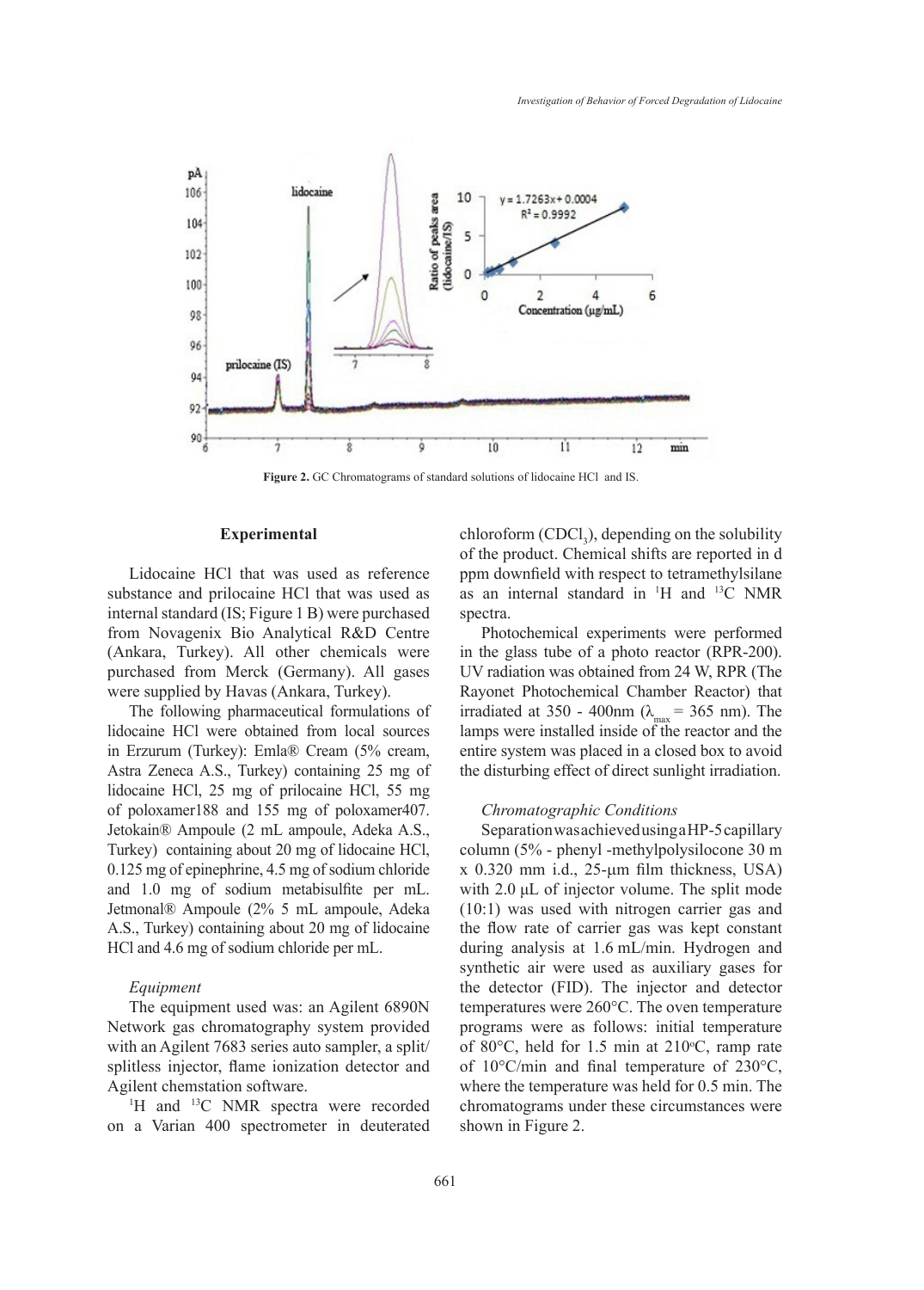| <b>Table 1.</b> System suitability study of method $(5.0 \mu g/mL)$ . |  |  |  |  |  |
|-----------------------------------------------------------------------|--|--|--|--|--|
|-----------------------------------------------------------------------|--|--|--|--|--|

|         | Retention time (min) <sup>a</sup> | Peak area <sup>a</sup> |
|---------|-----------------------------------|------------------------|
|         | 7.53                              | 22.58                  |
| SD.     | 0.09                              | 0.66                   |
| $RSD\%$ | 1.23                              | 2.92                   |

a based on six analysis, SD: standard deviation, RSD: relative standard deviation

#### *Preparations of standard solutions*

The standard working (SW) solutions (0.1, 0.25, 0.5, 1.0, 2.5 and 5.0 µg/mL) and quality control (QC) solutions (0.2, 1.25 and 4.0  $\mu$ g/ mL) were prepared in methanol from stock solution (100  $\mu$ g/mL).

SW solution of prilocaine HCl (IS) was prepared at 2.0 µg/mL concentration with methanol from the stock solution  $(50 \mu g/mL)$ .

# *Procedure of pharmaceutical formulations Injections*

 After the average volume for one ampoule was determined, the contents of ten ampoules for both injection samples were mixed into a volumetric flask. An aliquot of the solution equivalent to 20 mg lidocaine HCl was quantitatively transferred to a 50 mL-calibrated measuring flask and made up to the mark with methanol. The solutions were filtered through a 0.22-µm Millipore filter. The filtrate was diluted with methanol to obtain a  $0.5 \mu g$ / mL concentration of lidocaine HCl for both injection samples.

# *Cream*

An amount of the cream containing approximately 25 mg of lidocaine HCl was transferred with methanol to a centrifuge tube, and vortexed for 5 min. This solution was centrifuged for 5 min at 4000 rpm. The supernatant was filtered through a 0.22- $\mu$ m Millipore filter into a volumetric flask. The filtrate was adjusted to volume with methanol to obtain a 0.5 µg/mL concentration of lidocaine HCl for the cream sample.

About 2.0 µg/mL concentration of IS was added into the solutions prepared from cream and injections. The solutions were analyzed as described in section "Chromatographic Conditions".

# **Results**

#### *System suitability*

The system suitability tests were assessed by six replicate analyses of 5.0 µg/mL concentration of lidocaine HCl. In this study, the acceptance criterion was considered as ±2% deviation from the percent relative standard deviation (RSD %) of peak area and retention time of lidocaine HCl (Table 1). The number of theoretical plates (N) and the height of theoretical plate [(mm), mean (RSD %)] that was expressed as the efficiency of the column were found to be 186712.6 (2.56%) and 0.161 (1.56%), respectively, for injections of six replicate.

#### *Linearity*

Linearity of method was demonstrated over a linear range of 0.1- 5.0 µg/mL at six concentrations with 2.0 µg/mL concentration of IS ( $n = 6$ ). The calibration curve was plotted by the ratio of the peak areas of lidocaine HCl and IS, versus the concentration of lidocaine HCl. The linear regression equation and statistical parameters was calculated by the least squares method using Microsoft Excel® program and summarized in Table 2.

#### *Sensitivity*

The limit of detection (LOD) is the lowest amount of analyte in a sample that can be detected but not necessarily quantitated as an exact value. The limit of quantitation (LOQ) is the lowest amount of analyte that can be quantitatively determined with suitable precision (42). The LOD and LOQ values were determined as 3:1 and 10:1 of the signal/noise ratio, respectively, and given in Table 2.

# *Selectivity*

The selectivity of an analytical method may be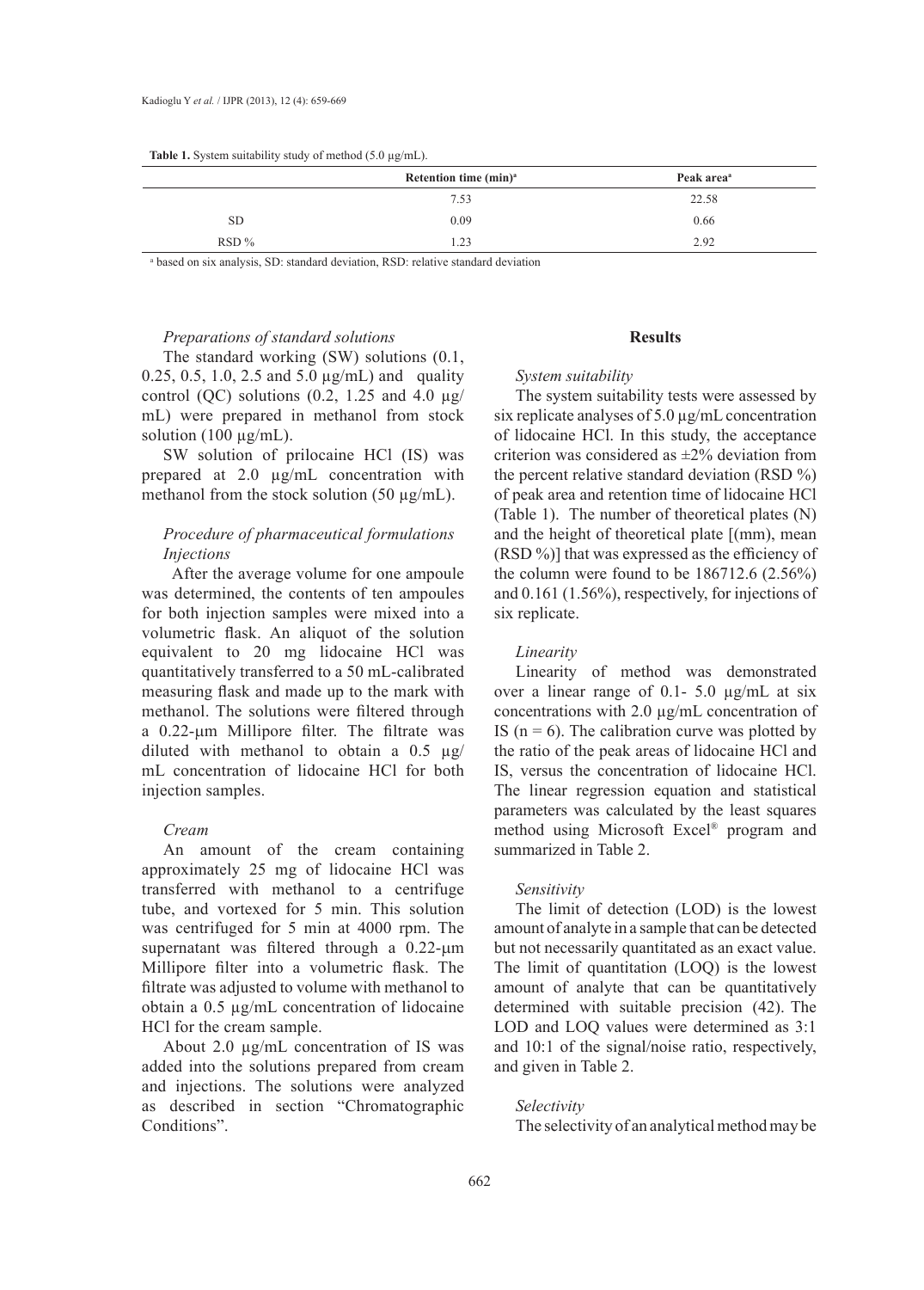**Table 2.** Results of regression analysis of lidocaine HCl*.*

| <b>Parameters</b>                                                                                                                                                                                                                                                               |                         |  |  |  |
|---------------------------------------------------------------------------------------------------------------------------------------------------------------------------------------------------------------------------------------------------------------------------------|-------------------------|--|--|--|
| Linearity $(\mu g/mL)$                                                                                                                                                                                                                                                          | $0.1 - 50$              |  |  |  |
| Regression Equation <sup>a</sup>                                                                                                                                                                                                                                                | $b_y = 1.726x + 0.0004$ |  |  |  |
| Standard Deviation of Slope (Sa)                                                                                                                                                                                                                                                | $7.52 \times 10^{-7}$   |  |  |  |
| Standard Deviation of Intercept (Sb)                                                                                                                                                                                                                                            | $2.96 \times 10^{-2}$   |  |  |  |
| Correlation Coefficient                                                                                                                                                                                                                                                         | 0.9992                  |  |  |  |
| Standard Deviation of Correlation Coefficient                                                                                                                                                                                                                                   | $4.62 \times 10^{-3}$   |  |  |  |
| Relative Residual Standard Deviation $(S_{\text{av/v.n-2}})$                                                                                                                                                                                                                    | $5.88 \times 10^{-2}$   |  |  |  |
| Limit of Detection (LOD, $\mu$ g/mL)                                                                                                                                                                                                                                            | 0.03                    |  |  |  |
| Limit of Quantitation (LOO, $\mu$ g/mL)                                                                                                                                                                                                                                         | 0.09                    |  |  |  |
| $\mathcal{A}$ is a set of the set of $\mathcal{A}$ is the set of $\mathcal{A}$ in the set of $\mathcal{A}$ is a set of $\mathcal{A}$ is a set of $\mathcal{A}$ is a set of $\mathcal{A}$ is a set of $\mathcal{A}$ is a set of $\mathcal{A}$ is a set of $\mathcal{A}$ is a set |                         |  |  |  |

<sup>a</sup>Average of six replicate determinations. <sup>b</sup> y: Peak-area ratios (lidocaine HCl/IS), x: lidocaine HCl concentration.

defined as ability to unequivocally determine the analyte in the presence of additional components such as impurities, degradation products and matrix (42). The method of standard addition was used to demonstrate the effective separation of lidocaine HCl in the presence of excipients of pharmaceuticals and its degradation products. QC samples of lidocaine HCl were spiked into the solutions in equal amounts of six samples of 20 mg (for injections) and 25 mg (for cream) of lidocaine HCl and also IS was added into each sample. The samples were analyzed. Peak area ratios of lidocaine HCl and IS were measured for quantitative determination of lidocaine HCl. Any interference coming from the pharmaceutical formulations was observed.

## *Precision and accuracy*

Assay precision was determined by repeatability (within-day) and intermediate precision (between-day). Repeatability was evaluated by assaying six replicate analyses at the three concentrations during the same day. The intermediate precision was studied by analyzing the same samples on ten different days with the same procedure. The precision of the method was reported as the relative standard deviation [RSD  $\% = (100 \text{ x standard deviation})$ ] / mean] and the accuracy of the method was given with percent relative error  $[RE \% = (found$ concentration − known concentration) x 100 / known concentration]. The RSD % values for within-day and between-day precision for the proposed method were found to be  $\leq$ 1.91% (n  $= 6$ ). The RE % values for the within-day and between-day accuracy studies were found to be  $≤5.0\%$  (Table 3).

# *Analytical recovery*

To double check the accuracy of the proposed method, the standard addition technique was applied. The QC solutions of standard sample were added to 0.5 µg/mL concentration of solutions of pharmaceutical formulations (injections and cream) and assayed with same procedure. The analytical recovery was

|                      | Within-day                      |                                  |                    | Between-day                     |                           |                    |
|----------------------|---------------------------------|----------------------------------|--------------------|---------------------------------|---------------------------|--------------------|
| Added<br>$\mu$ g/mL) | Found $\pm SD^a$<br>$\mu$ g/mL) | <b>Precision</b><br><b>BRSD%</b> | Accuracy<br>$R$ E% | Found $\pm SD^a$<br>$\mu$ g/mL) | Precision<br><b>bRSD%</b> | Accuracy<br>$R$ E% |
| 0.20                 | $0.19 + 0.002$                  | 1.05                             | $-5.00$            | $0.21 + 0.004$                  | . 91                      | 5.00               |
| 1.25                 | $1.26 \pm 0.02$                 | 1.59                             | 0.80               | $1.27+0.01$                     | 0.79                      | 1.60               |
| 4.00                 | $3.95 \pm 0.03$                 | 0.76                             | 1.12               | $4.04+0.04$                     | 0.99                      | 1.00               |

<sup>a</sup> SD: standard deviation <sup>b</sup> RSD: relative standard deviation, <sup>c</sup> RE: relative error,  $(n = 6)$ .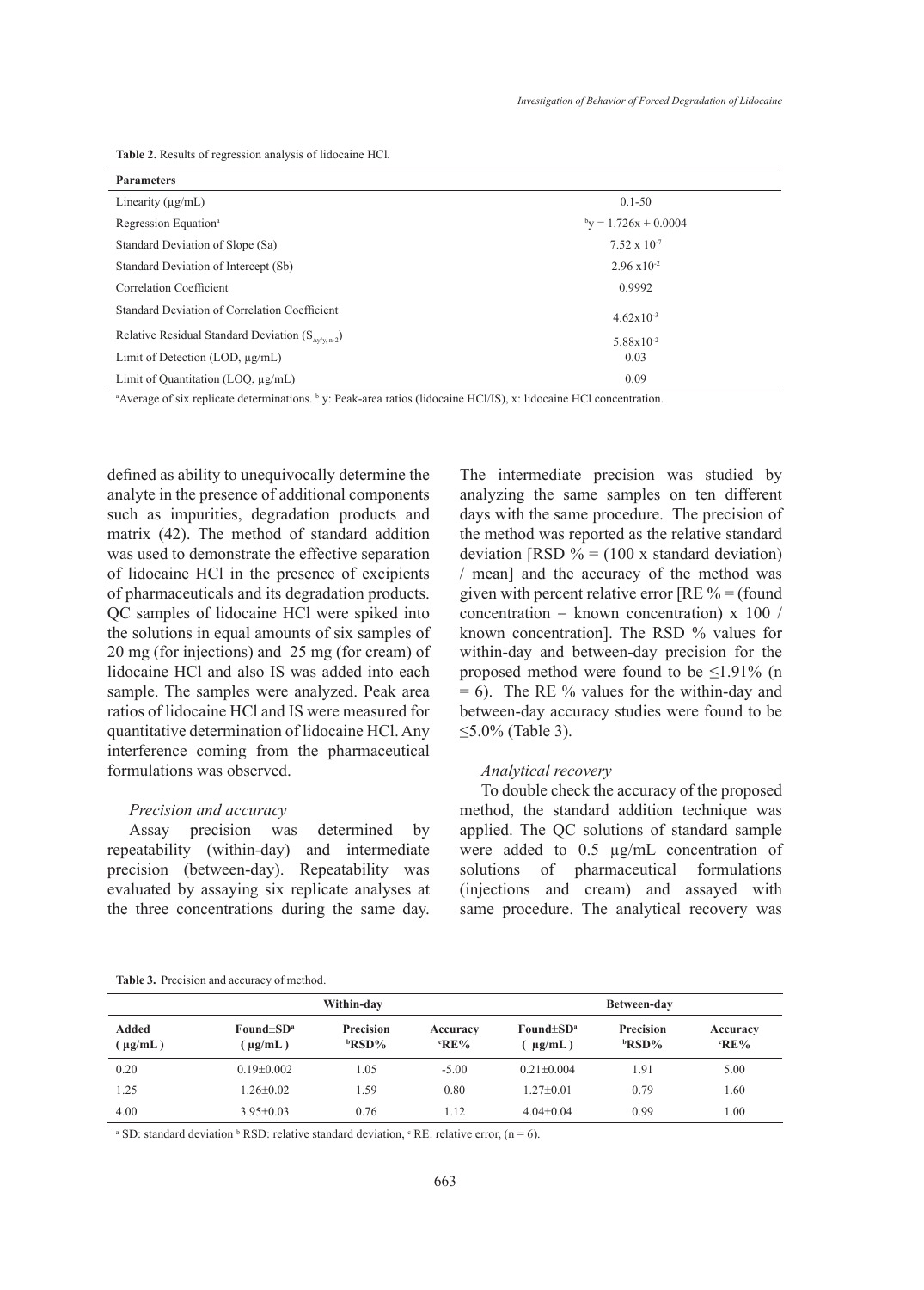| <b>Pharmaceutical</b><br><b>Formulations</b> | <b>Taken Amount</b><br>$(\mu g/mL)$ | <b>Added Amount</b><br>$(\mu g/mL)$ | Total Found Amount (µg/mL)<br>$(\text{mean} \pm S\text{D})$ | Recovery<br>(%) | <b>RSD</b><br>$(\%)$ |
|----------------------------------------------|-------------------------------------|-------------------------------------|-------------------------------------------------------------|-----------------|----------------------|
|                                              |                                     | 0.20                                | $0.698 \pm 0.01$                                            | 99.6            | 1.43                 |
| Jetokain <sup>®</sup> Ampoule                | 0.50                                | 1.25                                | $1.741 \pm 0.08$                                            | 98.2            | 4.60                 |
|                                              |                                     | 4.00                                | $4.496 \pm 0.06$                                            | 99.2            | 1.33                 |
| Jetmonal <sup>®</sup> Ampoule                |                                     | 0.20                                | $0.696 \pm 0.02$                                            | 99.2            | 2.87                 |
|                                              | 0.50                                | 1.25                                | $1.739 \pm 0.05$                                            | 97.8            | 2.88                 |
|                                              |                                     | 4.00                                | $4.501 \pm 0.08$                                            | 100.2           | 1.78                 |
| Emla® Cream                                  |                                     | 0.20                                | $0.684 \pm 0.01$                                            | 96.8            | 1.46                 |
|                                              | 0.50                                | 1.25                                | $1.730 \pm 0.02$                                            | 96.0            | 1.16                 |
|                                              |                                     | 4.00                                | $4.492 \pm 0.04$                                            | 98.4            | 0.89                 |

Table 4. Analytical recovery values by the standard addition method (n=6).

calculated from the equation 1:

Analytical Recovery % = 
$$
[(C_t - C_a) / C_u] \times 100
$$

$$
(1)
$$

where  $C<sub>t</sub>$  is total concentration of the analyte determined,  $C_a$  is the concentration of the pure analyte added to the formulation, and  $C_{u}$  is the concentration of the present analyte in the formulation. The average percent recovery values were determined approximately 97.07% and 99.03% for cream and injections samples, respectively, indicating good accuracy of the method. No interference from the common excipients was observed. The RSD % values of recovery studies were found as ranged from 0.89% to 4.60% (Table 4).

## *Hydrogen peroxide-induced degradation*

To study hydrogen peroxide-induced degradation, the drug solution (0.43 mmol) was prepared by dissolving 100 mg of powder lidocaine HCl in 50 mL methanol, and then 0.25 mL  $H_2O_2$  (35%) was added to solution. This solution was kept at room temperature for 24 h, 48 h and 72 h in the dark brown glass containers and then the reaction mixture was evaporated to completely remove the excess of hydrogen peroxide under a nitrogen stream at room temperature. The residue was monitored by proton NMR spectroscopy. A new product was not observed in result of reaction. However, we observed only a small spectral change in <sup>1</sup>H and  $^{13}$ C-NMR spectrum. We proposed that n-oxide was obtained in reaction conditions.

<sup>1</sup>H-NMR (CDCl<sub>3</sub>, 400 MHz, ppm)  $δ=1.21$  (t, J=6.9 Hz, 6H), 2.10 (s, 6H), 3.15 (q, J=6.9 Hz, 4H), 4.09 (brs, 2H), 7.26-6.91 (m, 3H).

<sup>13</sup>C-NMR (CDCl<sub>3</sub>, 100 MHz, ppm)  $\delta$ =164.9, 135.4, 133.7, 128.2, 127.5, 52.5, 48.7, 18.6, 10.2.

# *Acid-induced degradation with HCl*

The solution of lidocaine HCl (0.43 mmol) was heated to reflux temperature and 0.5 mL of concentrated (35%) hydrochloric acid solution was added slowly to this solution and stirred magnetically during 24 h, 48 h and 72 h at the same temperature. In addition, 1 M HCL was added into the lidocaine HCl solution and stirred magnetically during 24 h, 48 h and 72 h at reflux temperature. After the stirring process, the reaction mixture was neutralized by NaHCO<sub>3</sub>. solution and then extracted with ethyl acetate (3 x 25 mL). After that, the organic layer was evaporated and monitored by proton NMR spectroscopy.

H-NMR (CDCl<sub>3</sub>, 400 MHz, ppm)  $\delta$ = 1.28 (t, J=7.2 Hz, 6H), 2.11 (s, 6H), 2.14 (q, J=7.2 Hz, 4H) 3.06 (brs, NH), 3.28 (m, 2H), 6.93-7.05 (m, 3H).

<sup>13</sup>C-NMR (CDCl<sub>3</sub>, 100 MHz, ppm)  $\delta$ =163.7, 135.7, 135.4, 132.7, 128.2, 52.7, 49.7, 18.2, 9.4.

# *Acid-induced degradation with trifluoroacetic acid (TFA)*

The solution of lidocaine HCl (0.43 mmol) was heated to reflux temperature and 1 mL of trifluoroacetic acid was added to this solution. The reaction mixture was stirred magnetically for 24 h and 48 h at the same temperature. After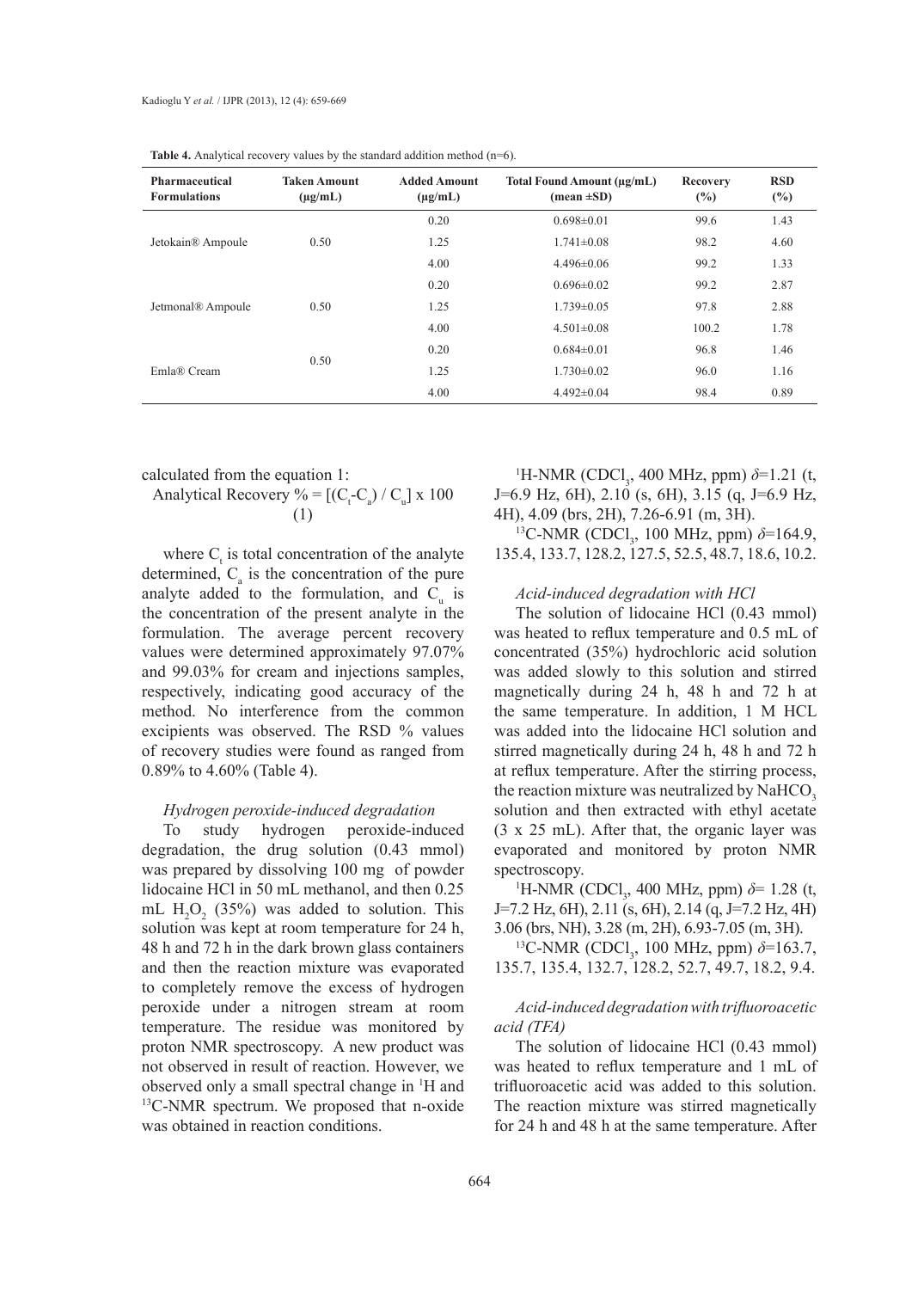the stirring process, the mixture was evaporated, and the residue was purified with ethyl acetate: n-hexane mixture (3:7, v/v) on silica gel column chromatography. The final products were determined by NMR spectroscopy.

#### *2,5-dimethyl aniline*

<sup>1</sup>H-NMR (CDCl<sub>3</sub>, 400 MHz, ppm)  $\delta$ =2.10 (s, 6H), 7.25-6.92 (m, 3H),

<sup>13</sup>C-NMR (CDCl<sub>3</sub>, 100 MHz, ppm)  $\delta$ = 135.2, 133.2, 128.3, 127.8, 18.3.

#### *2-(diethylamino)acetic acid*

<sup>1</sup>H-NMR (CDCl<sub>3</sub>, 400 MHz, ppm)  $\delta$ =1.25 (t, J=6.8 Hz, 6H), 3.23 (brq, J= 6.8 Hz, 4H), 4.17 (brs, 2H) 10.01 (brs, 1H). <sup>13</sup>C-NMR (CDCl<sub>3</sub>, 100 MHz, ppm) *δ*=163.5, 52.0, 48.9, 9.3

# *Base-induced degradation studies*

In the study in alkaline condition, the solution of lidocaine HCl (0.43 mmol) was heated to reflux temperature and 2.5 mL of 1.0 M NaOH solution was added slowly to this solution. The reaction mixture was stirred magnetically for 24 h, 48 h and 72 h at the same temperature. After the stirring process, the mixture was neutralized by 1.0 M HCl solution and then diluted. The reaction mixture was extracted with ethyl acetate (3 x 25 mL), and the organic layer was evaporated. The residue was monitored by proton NMR spectroscopy. The degradation products were not observed.

## *Dry heat degradation*

In order to observe the effect of temperature on degradation of lidocaine HCl, 50 mg (0.215 mmol) powder lidocaine HCl was exposed to dry heat at 120°C and kept for 24 h, 48 h and 72 h at same temperature. After that, the residue was cooled to room temperature and monitored by proton NMR spectroscopy. The degradation products were not observed.

#### *Photolytic degradation*

In the photolytic stability study, two solutions were prepared in acetone. The first solution includes 100 mg (0.215 mmol) of lidocaine HCl and the second solution was prepared by adding 5 mg of *p*-hydroquinone, used as a sensitizer solution, and 100 mg of lidocaine HCl into 25 mL of acetone. To start the experiments, the lamps of the photo reactor (RPR) were turned on and warmed up for about 10 min. After that, the prepared solutions were placed into the reactor's glass tube and then the photochemical reaction at room temperature was started and exposed to light (365 nm) during 24 h, 48 h and 72 h. Under illumination, the reaction temperature was kept at 20 - 25°C. After this process, the reaction solution was evaporated and the residue was purified on the silica gel column chromatograph. The reaction mixture was monitored by proton NMR spectroscopy. Any degradation products were assessed.

# *Application of the method for analysis of pharmaceutical formulations*

The proposed method was evaluated in the assay of commercially available a cream containing 25 mg of lidocaine HCl and two brands of injections containing 20 mg of lidocaine HCl. Assessment was created using the calibration curve method. Any important difference between the slopes of the calibration curves of pharmaceutical formulation and standard solutions was observed. The accurately weighted amounts of ampoules and cream including 20 mg and 25 mg of lidocaine HCl, respectively, were determined  $(n = 6)$ .

The results obtained are satisfactorily accurate and precise, as indicated by the excellent %

**Table 5.** Determination of lidocaine HCl in pharmaceutical formulations.

| <b>Pharmaceutical</b><br><b>Formulations</b> | <b>Label Claim</b> | <sup>a</sup> Mean±SD | Recovery $(\% )$ | RSD(%) |
|----------------------------------------------|--------------------|----------------------|------------------|--------|
| Jetokain ® ampoule                           | 20 mg per mL       | $19.98 \pm 1.21$     | 99.9             | 6.06   |
| Jetmonal ® ampoule                           | 20 mg per mL       | $19.96 \pm 1.12$     | 99.8             | 5.61   |
| Emla® cream                                  | $25 \text{ mg}$    | $20.01 \pm 0.99$     | 100.1            | 4.95   |

aAverage of six replicate determinations.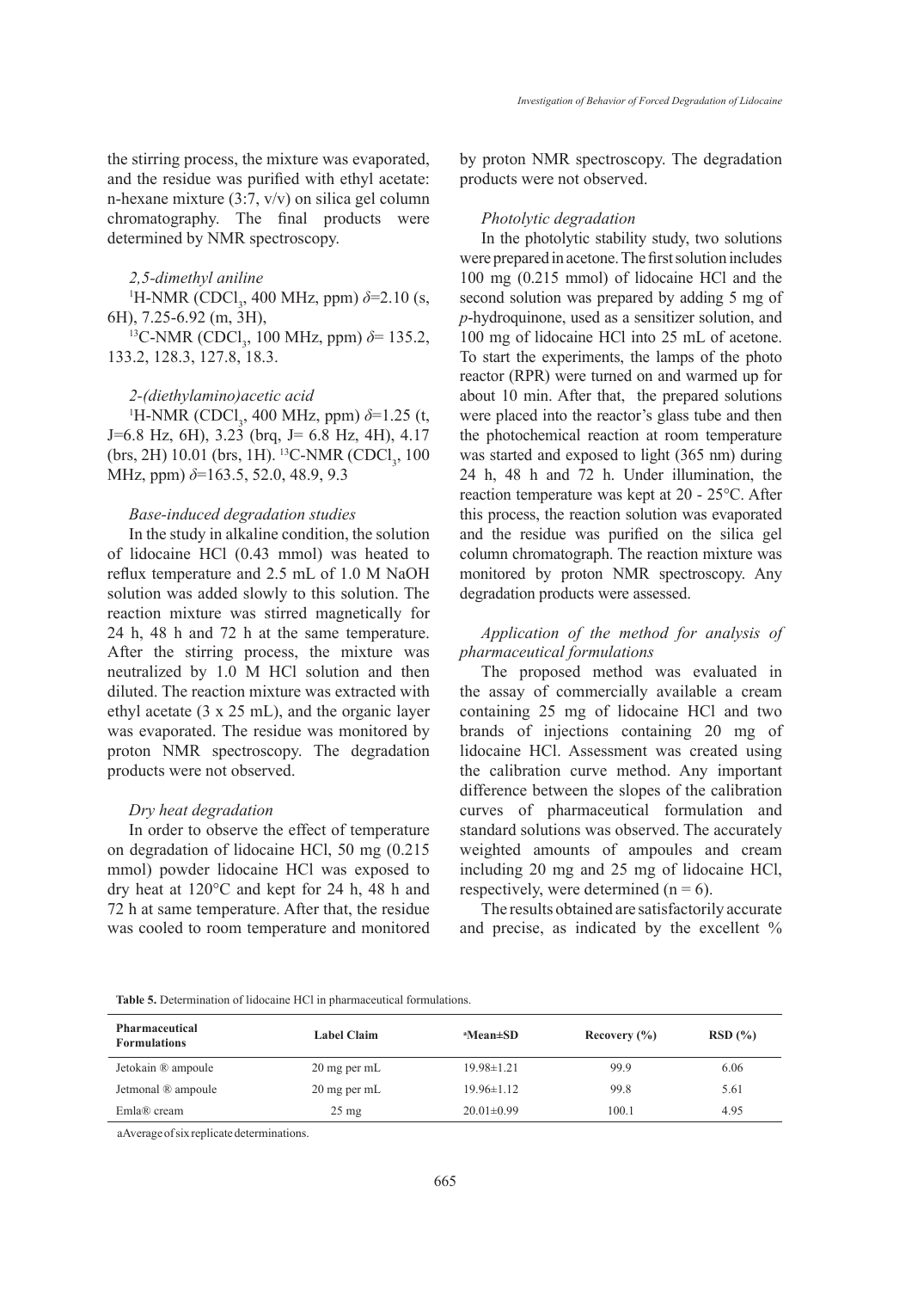

**Figure 3.** GC Chromatograms: A: the standard solution of lidocaine HCl; B: degradation with HCl for 72 h; C: degradation with  $H_2O_2$  for 72 h; D: degradation with trifluoroacetic acid (TFA) for 72 h.

recovery and SD <1.21 (Table 5). Experiments showed that there was no interference from the additions and excipients. In the determination repeated six times, mean recovery for all formulations obtained approximately 99.93%, with an  $\text{RSD}\%$  < 5.54%.

# **Discussion**

In the pharmaceutical industry, the disciplines primarily involved with stability are pharmaceutical analysis and product development. The requirement of the establishment of a stability-indicating assay has become more clearly mandated with the International Conference on Harmonization (ICH) guidelines (33). The guidelines explicitly require conduct of forced degradation studies under a variety of conditions, like pH (acidbase), photolytic, oxidation and dry heat (33, 43). Understanding drug degradation in formulated product is important in pharmaceutical development as drug stability and degradation products could have significant impacts on formulation development, analytical method development, package development, storage conditions, shelf-life determination, and safety and toxicology concerns (43). Consequently, we aimed to designate the GC-FID method for



**Figure 4.** Proton NMR spectrums of lidocaine HCl and degradation with  $H_2O_2$  and trifluoroacetic acid (TFA).

indication of the stability-indicating properties of lidocaine HCl, and the forced degradation studies were performed under various stress conditions. The suitability of the proposed method as a stability- indicating method was supported by NMR studies. After the forced degradation process, final products were diluted with methanol to obtain 4  $\mu$ g/mL solutions and injected into the GC system. The chromatograms obtained are presented in Figure 3. In addition, the degradation reaction mixture was monitored by NMR spectroscopy (Figure 4).

According to the degradation results, it was observed that lidocaine HCl has a very stable skeleton structure. In acidic conditions, when lidocaine HCl was treated with HCl acid, it was observed that secondary amine salt of lidocaine was formed to yield 100%. In proton NMR spectroscopy, resonance structure was produced as multiple of doublet in 3.28 ppm. Since, each of  $CH<sub>2</sub>$  protons has the site of different spaces.

It was observed that proton NMR signals obtained were the same with molecules of similar nature in the literature  $(44)$ . When trifluoroacetic acid (TFA) was used as the acidic media, as different from International Conference on Harmonization (ICH) guidelines, decomposition products were observed (Scheme 1).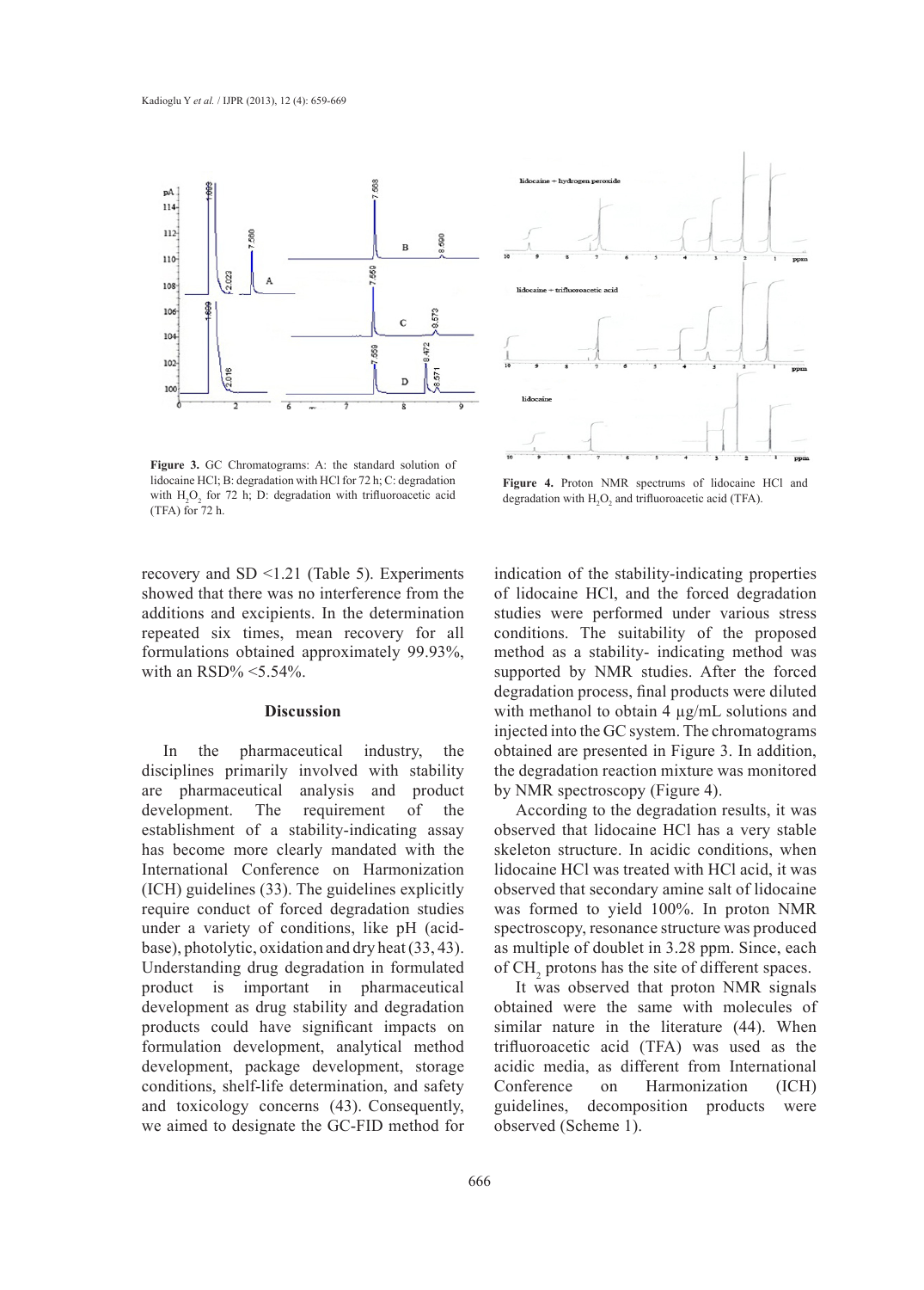Scheme 1



Oxidation of lidocaine HCl with  $H_2O_2$ was done at room temperature, and a small change in 1 H-NMR spectrum of lidocaine was observed as a result of the oxidation reaction. Hence, we proposed that nitrogen groups in the structure of lidocaine HCl were oxidized with  $H_2O_2$  as n-oxide. In alkali conditions, skeleton structure of lidocaine HCl was protected. After dry heat and photolytic studies we determined that lidocaine HCl was very stable against heat conditions (120 $\degree$ C) and light (365 nm) over 72 h.

### **Conclusions**

A rapid and sensitive gas chromatography method with flame ionization detection (GC-FID) was developed and validated for the determination of lidocaine HCl in pharmaceutical formulations in the form of cream and injections. The proposed method has several advantages, which are high specificity, good accuracy and precision values, short chromatographic run time (8.5 min) and high analytical recovery value. In forced degradation studies, many forms of degradation and fragmentation were not observed in destruction reactions. It was found that the structure of the lidocaine HCl molecule was very stable in alkaline, acidic, oxidation, dry heat and photolytic media. Furthermore, trifluoroacetic acid (TFA) was used as the acidic media. In this media, the decomposition products occurred. The developed GC-FID method, together with NMR spectroscopy, for determination of lidocaine HCl in pharmaceutical formulations can be used for both routine analysis in quality control studies and analysis of degradation products during the stability studies.

#### **References**

- Cawson RA and Curson DR. The hazards of dental (1) local anesthetics in children. *Br. Dent. J.* (1983) 154: 253-256.
- (2) Li YM, Wingrove DE, Too HP, Marnerakis M, Stimson ER, Strichartz GR and Maggio JE. Local anesthetics inhibit substance P binding and evoked increases in intracellular Ca2+. *Anesthesiology* (1995) 82: 166-173.
- (3) Rishiraj B, Epstein JB, Fine D, Nabi S and Wade NK. Permanent vision loss in one eye following administration of local anesthesia for a dental extraction. *Int. J. Oral Max. Surg.* (2005) 34: 220-223.
- Zivanovic LJ, Zivanov-Stakic D and Radulovic (4) D. Determination of lidocaine in pharmaceutical preparations using thin-layer chromatographic densitometry. *J. Pharm. Biomed. Anal.* (1988) 6: 809- 812.
- Oliveira RTS, Salazar-Banda GR, Valdir S, Ferreira (5) VS, Oliveira SC and Avaca LA. Electroanalytical determination of lidocaine in pharmaceutical preparations using boron-doped diamond electrodes. *Electroanalysis* (2007) 19: 1189-1194.
- (6) Nerin C, Garnica A and Cacho J. Indirect determination of lidocaine by atomic absorption spectrophotometry. *Anal. Lett.* (1991) 24: 1847-1859.
- El-Ries MA, Abou Attia FM, Abdel-Gawad FM and (7) Abu El-Wafa SM. Preparation and characterization of Cu(II)-lignocaine complex. Indirect estimation of lignocaine in pharmaceutical preparations by atomic absorption spectroscopy (AAS). *J. Pharm. Biomed. Anal.* (1994) 12: 1209-1213.
- (8) Ismaiel SA, Yassa DA and Gad-El-Rub LN. Spectrophotometric determination of lidocaine in some pharmaceutical preparations using bromocresol green. *Pharmazie* (1975) 30: 408-410.
- (9) Rizk MS, Issa YM, Shoukry AF and Atia EM.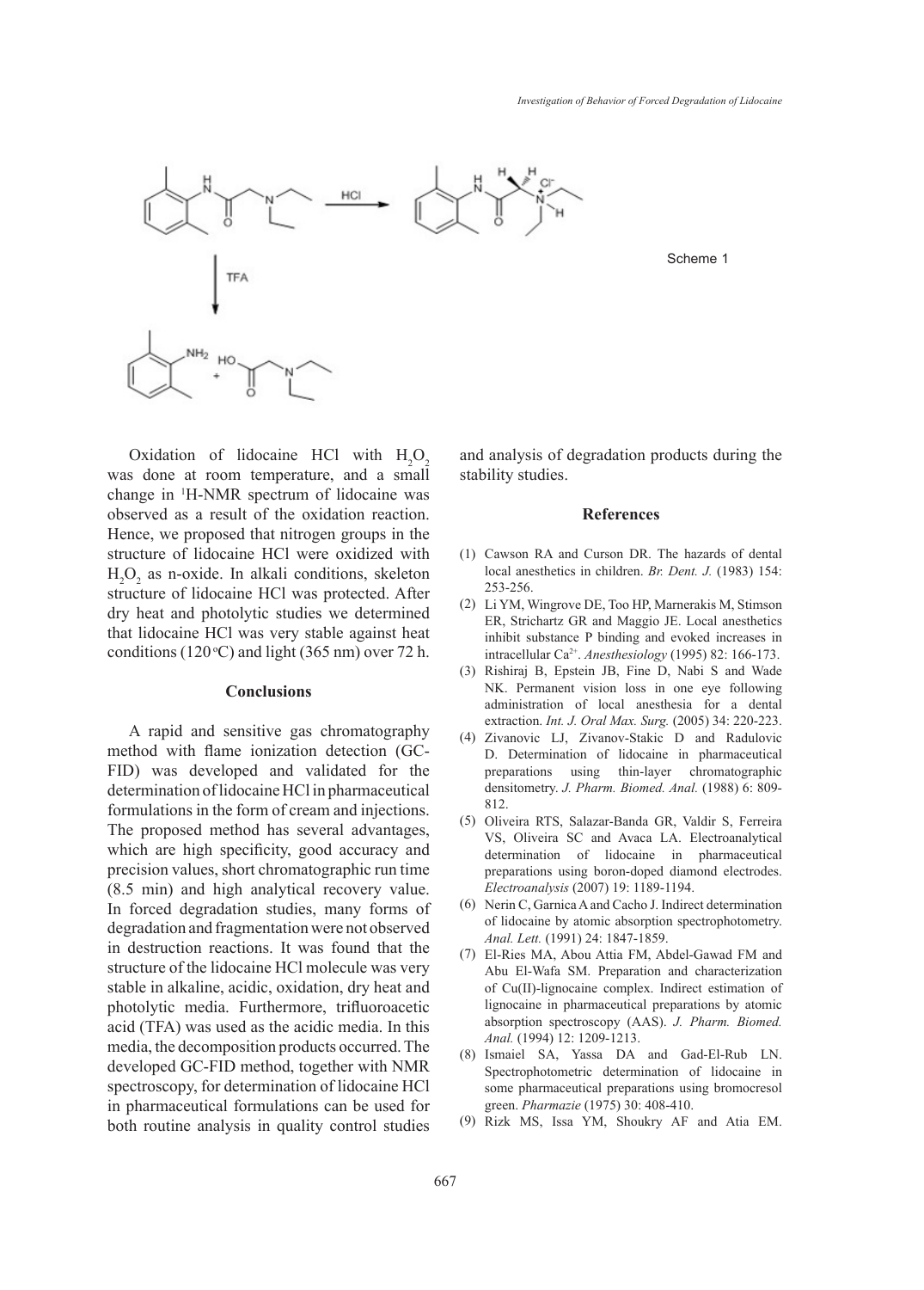Spectrophotometric determination of lignocaine in pure form and pharmaceutical preparations. *Anal. Lett.* (1997) 30: 2743-2753.

- Escuder-Gilabert L, Sagrado S, Villanueva-(10) Camañas RM and Medina-Hernandez MJ. Analysis of pharmaceutical preparations containing local anesthetics by micellar liquid chromatography and spectrophotometric detection. *Chromatographia* (1999) 49: 85-90.
- Mirjana M, Darko I and Andelija M. Simultaneous (11) determination of compounds in Septalen(R) pellets by derivative spectrophotometry. *J. Serb. Chem. Soc.* (2000) 65: 339-344.
- (12) Nemcova I, Rychlovsky P, Tomankova V and Zivanovic Lj. Extraction spectrophotometric determination of lidocaine using flow injection analysis. *Anal. Lett*. (2001) 34: 2457-2464.
- Parissi-Poulou M and Panderi I. Determination of (13) hyoscine *n*-butylbromide, lidocaine hydrochloride, and paracetamol in injection forms using solid-phase extraction, high performance liquid chromatography and UV-VIS spectrophotometry. *J. Liq. Chromatogr. Relat. Technol.* (1999) 22: 1055-1068.
- Liawruangrath S, Liawruangrath B and Pibool P. (14) Simultaneous determination of tolperisone and lidocaine by high performance liquid chromatography. *J. Pharm. Biomed. Anal.* (2001) 26: 865-872.
- $(15)$  Youngvises N, Liawruangrath B and Liawruangrath S. Simultaneous micellar LC determination of lidocaine and tolperisone. *J. Pharm. Biomed. Anal.* (2003) 31: 629-638.
- Fijałek Z, Baczyήski E, Piwoήska A and Warowna-(16) Grzeskiewicz M. Determination of local anaesthetics and their impurities in pharmaceutical preparations using HPLC method with amperometric detection. *J. Pharm. Biomed. Anal.* (2005) 37: 913-918.
- (17) Mohammad MAA. LC determination of lidocaine and prilocaine containing potential risky impurities and application to pharmaceuticals. *Chromatographia* (2009) 70: 563-568.
- Jancic-Stojanoviċ B, Malenoviċ A, Markoviċ S, (18) Ivanoviċ D and Medenica M. Optimization and validation of a RP-HPLC method for analysis of hydrocortisone acetate and lidocaine in suppositories. *J. Assoc. Off. Anal. Chem*. *Int*. (2010) 93: 102-107.
- (19) Shaalan RA and Belal TS. HPLC-DAD stability indicating determination of nitrofurazone and lidocaine hydrochloride in their combined topical dosage form. *J. Chromatogr. Sci.* (2010) 48: 647-653.
- (20) Candioti LV, Robles JC, Mantovani VE and Goicoechea HC. Multiple response optimization applied to the development of a capillary electophoretic method for pharmaceutical analysis. *Talanta* (2006) 69: 140-147.
- (21) Ionescu MS, Abrutis AA, Radulescu N, Baiulescu GE and Coşofret VV. Lidocaine-selective membrane electrodes and their applications in pharmaceutical analysis. *Analyst* (1985) 110: 929-931.
- (22) Hassan SS and Ahmed MA. New liquid membrane electrode for determination of lidocaine in local

anesthetic formulations. *J. Assoc. Off. Anal. Chem*. (1986) 69: 618-620.

- (23) Ohshima T, and Takayasu T. Simultaneous determination of local anesthetics including estertype anesthetics in human plasma and urine by gas chromatography-mass spectrometry with solid-phase extraction. *J. Chromatogr. B* (1999) 726: 185-194.
- $(24)$  Keenaghan JB. The determination of lidocaine and prilocaine in whole blood by gas chromatography. *Anesthesiology* (1968) 29: 110-112.
- (25) Asada A. Gas chromatographic determination of local anesthetics in blood. *Osaka City Med. J.* (1979) 25: 91-122.
- $(26)$  Prat M and Bruguerolle B. Rapid simultaneous gasliquid chromatographic determination of five local anesthetic drugs in serum. *Clin. Chem.* (1986) 32: 2098- 2100.
- Björk M, Pettersson KJ and Osterlöf G. Capillary (27) gas chromatographic method for simultaneous determination of local anaesthetics in plasma samples. *J. Chromatogr*. (1990) 533: 229-234.
- Baniceru M, Croitoru O and Popescu SM. (28) Determination of some local anesthetics in human serum by gas chromatography with solid-phase extraction. *J. Pharm. Biomed. Anal.* (2004) 35: 593- 598.
- (29) Tarli P, Benocci S and Neri P. Gas chromatographic determination of nicotinamide and lidocaine in pharmaceutical preparations. *Boll. Chim. Farm.* (1969) 108: 554-559.
- (30) Edhorn GA. Determination of lidocaine in whole blood by gas chromatography. *Can. Anaesth. Soc. J.* (1971) 18: 189-198.
- $(31)$  Kruczek ME. A rapid gas-liquid chromatographic determination of serum lidocaine using a nitrogenphosphorus specific detector. *J. Pharmacol. Methods* (1981) 5: 137-141.
- (32) Koster EHM, Hofman NSK and de Jong GJ. Direct solid-phase microextraction combined with gas and liquid chromatography for the determination of lidocaine in human urine. *Chromatographia* (1998) 47: 678-684.
- *Stability Testing of New Drugs Substances and*  (33) *Products*. ICH Topic Q1A (R2), CPMP/ICH/2736/99, European Medicines Agency, London, UK, (2003).
- (34) Hondrum SO and Ezell JH. The relationship between pH and concentrations of antioxidants and vasoconstrictors in local anesthetic solutions. *Anesth. Prog.* (1996) 43: 85-91.
- $(35)$  Tuleu C, Allam J, Gill H and Yentis SM. Short term stability of pH-adjusted lidocaine-adrenaline epidural solution used for emergency caesarean section. *Int. J. Obstet. Anesth.* (2008) 17: 118-122.
- (36) Robinson J, Fernando R, Sun Wai WYS and Reynolds F. Chemical stability of bupivacaine, lidocaine and epinephrine in pH-adjusted solutions. *Anaesthesi*a (2000) 55: 853-858.
- (37) Gebauer MG, McClure AF and Vlahakis TL. Stability indicating HPLC method for the estimation of